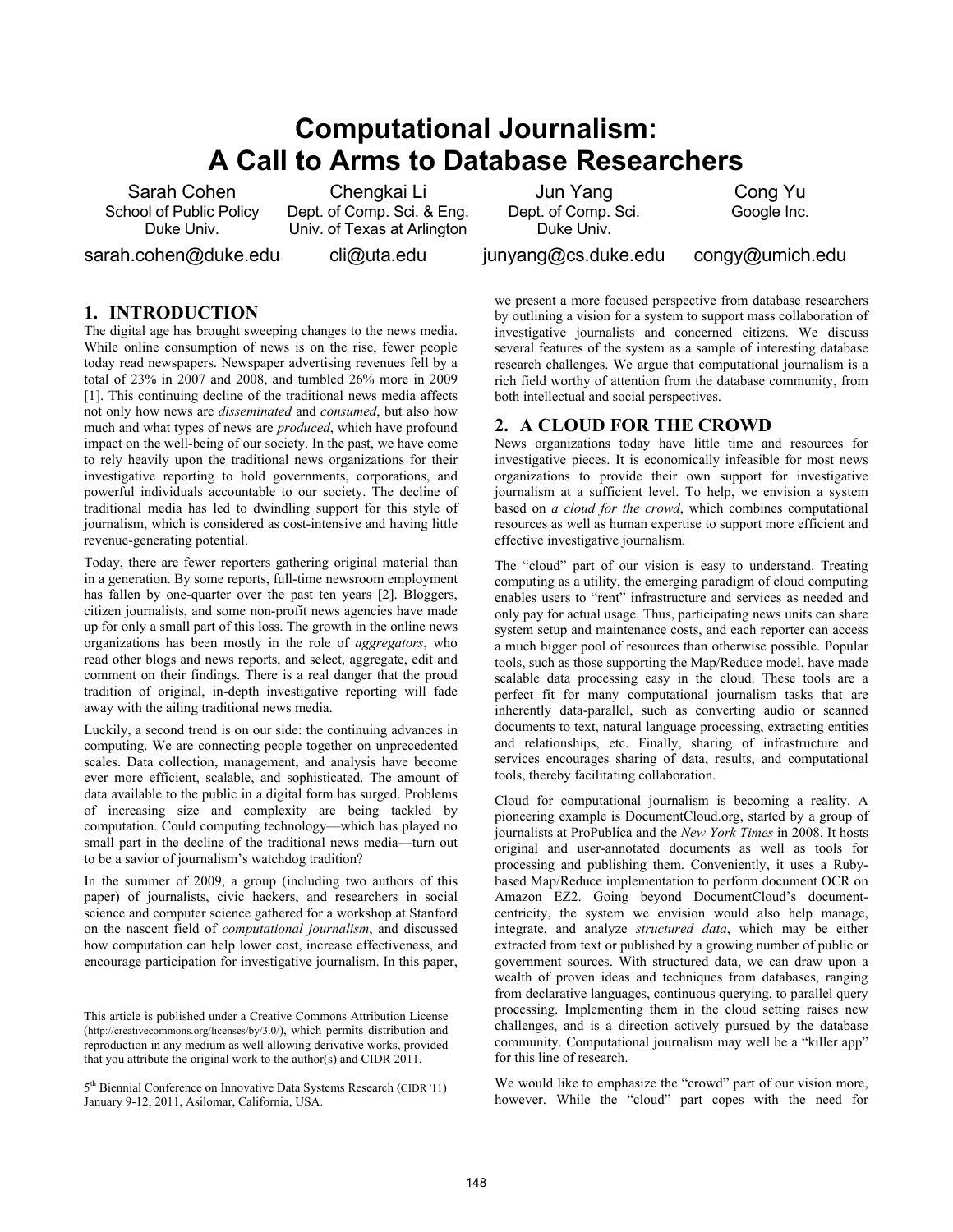computational resources, investigative journalism will never be fully automated by computation. How can we leverage the "crowd" to cope with the need for human expertise? As a start, DocumentCloud allows sharing of human annotations on documents and facilitates collaborative development of tools. With declarative information extraction and declarative querying, we could further share and reuse results (final or intermediate) of data processing tasks initiated by different users. From the perspective of the system, such collaboration occurs opportunistically. Ideally, we want to *actively* direct the efforts of the crowd. For example, in 2009, *The Guardian* of London put up close to half a million pages of expense documents filed by British MPs on the Web, and asked viewers to help identify suspicious items. Within 80 hours, 170,000 documents were examined, making this crowdsourcing effort a spectacular success [3]. As an example from the database community, the *Cimple* project on community information management [4] relies on user feedback to verify and improve accuracy of information extracted from Web pages. Many existing approaches assign jobs to the crowd in simple ways (e.g., pick any document to check). They will certainly get the job done in the long run, but if we have in mind an idea for a story with a tight deadline—which is often the case for journalists—assigning many jobs whose outcomes bear little relevance to our goal will dilute the crowd's efforts.

What we envision instead is a system that intelligently plans (or helps to plan) the crowd's efforts in a *goal-driven* fashion. Given a computational task (e.g., a query), the system would generate a tentative result based on the data it currently has. At this point, the result can be quite uncertain, because the data contain all sorts of uncertainty, ranging from imperfect information extraction to errors in publicly released datasets. Suppose the result looks newsworthy, and a journalist is allocated a limited amount of time and resources to investigate this lead. To leverage the power of the crowd, our system would come up with mini-tasks to be crowdsourced. These mini-tasks can be as simple as checking an entity-relationship extracted from a document, or as complex as reconciling entries from two different public databases. Different lists of mini-tasks would be presented to different users according to their expertise and preference. Mini-tasks whose completion contributes most to reducing the overall result uncertainty will be listed as having a higher priority. As results of mini-tasks become available, the system would reevaluate the overall result, and adjust and reprioritize the remaining mini-tasks accordingly. This idea can be seen as a generalization of the pay-as-you-go approach to data integration in *dataspaces* [5], which considered mini-tasks that establish correspondences between entities from different data sources.

To better illustrate the new challenges and opportunities involved, put yourself in the shoes of a journalist who just noticed a huge number of blog posts about high crime rates around the Los Angeles City Hall. First, are there really that many posts about high crime rates in this area, or did the automated extraction procedure pick up something bogus? Second, does having a large number of blog posts necessarily increase the credibility of the claim, or did most of these posts simply copy from others? Knowing that the number of *original* sources for a story is almost always very low, a seasoned journalist will likely start with a few popular posts, verify that they indeed talk about high crime rates around Los Angeles City Hall, and then trace these posts back to find the original sources. When planning for crowdsourcing, our system should try to mimic the thought process of seasoned

journalists. In particular, it would be suboptimal to assign minitasks for verifying extraction results from a lot of posts, because the number of posts making a claim is a poor indicator for the accuracy of the claim anyway, and checking just a few may boost our confidence in the extraction procedure enough. It is also suboptimal to ask the crowd to trace the sources of many posts, because a handful of them may lead us to the few original sources.

In this case, it came down to a couple of sources: a Los Angeles Police Department site for tracking crimes near specific addresses, and EveryBlock.com, which publishes large bodies of publicdomain data (such as crimes and accidents) by location and neighborhood. Further investigation reveals that EveryBlock.com republished data from LAPD, so our task reduces to that of verifying the claim in the LAPD database (a topic that we shall return to in Section 3). Interestingly, according to the geocoded map locations of crimes in the database, the numbers check out: the crime rate at 90012, ZIP code for the Los Angeles City Hall, indeed ranked consistently as the highest in the city. But a true investigative journalist does not stop here; in fact, there is where the fun begins. It would be nice for our system to help journalists quickly eliminate other possibilities and zoom in on the fun part.

As it turned out, there was a glitch in the geocoding software used by the LAPD site to automatically convert street addresses to map locations. Whenever the conversion failed, the software used the default map location for Los Angeles, right near the City Hall, hence resulting in a disproportionally high crime rate. Arriving at this conclusion does require considerable skill and insight, but our system can help by providing easy access to the full dataset (with street addresses included), and by crowdsourcing the mini-tasks of checking crime records that have been geocoded to the default location (if no alternative geocoding software is available).

Much of what we described in this example took place in real life, and was the subject of a 2009 story in the *Los Angeles Times* [6]. We do not know how many bloggers picked up the false information, but the fact that the *Los Angeles Times* published this piece about the software glitch instead of a column on crimes near the City Hall is both comforting and instructive. As the Internet has made it trivial to publish (and republish) information especially with the proliferation of social networking—there is a real danger of misinformation going viral. It is important for computational journalism to help preserve journalistic principles and to facilitate fact-checking (more on these in Section 3).

Many research challenges lie ahead of us in supporting intelligent planning of crowdsourcing for investigative journalism. Before we can hope to replicate or improve the cost-benefit analysis implicitly carried out in the mind of a seasoned journalist, we first need frameworks for representing prior knowledge and uncertainty in data (raw and derived) and reasoning with them. There has been a lot of work on probabilistic databases [7], and it would be great to put the techniques to a serious test. For example, how do we represent a large directed acyclic graph of uncertain dependencies among original sources and derived stories? How do we capture the belief that the number of original sources is small? We believe studying our application will necessitate advances in data uncertainty research.

Given a declarative specification of what we seek from data, we also need methods to determine what underlying data matter most to the result. Akin to sensitivity analysis, these methods are crucial in prioritizing mini-tasks. Work on lineage [8] took an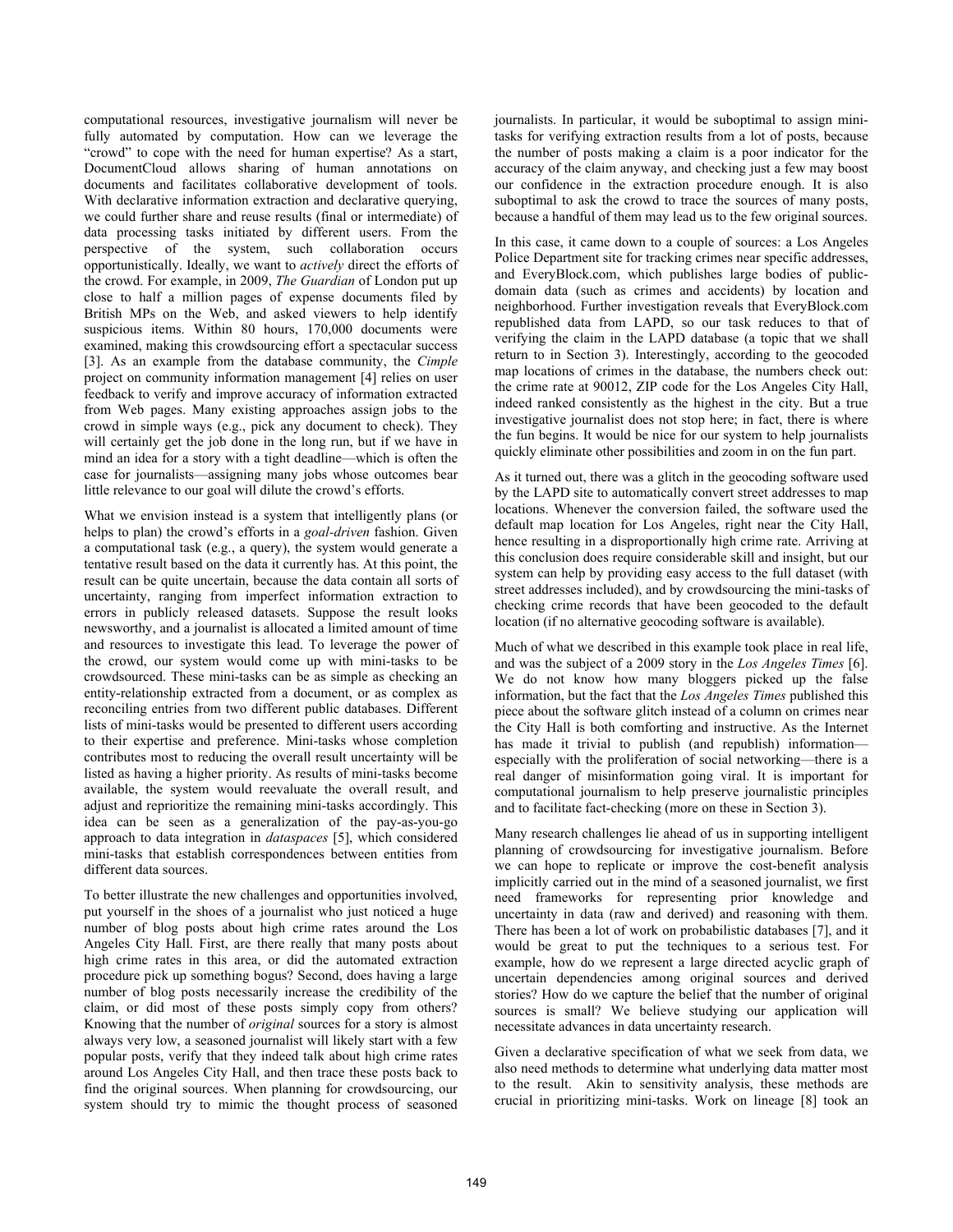important initial step towards this direction, but we are interested in not only *whether* something contributes to the result, but also *how much* it would affect the result when it turns out to be something else. Work on dataspaces [5] laid out an interesting direction based on the concept of the *value of perfect information*, but with general mini-tasks and more complex workflows involving extraction, cleansing, and querying, the problem becomes more challenging.

In addition to the benefit of a mini-task, we will also need to quantify its cost. The idea of exploring the cost-benefit tradeoff has been investigated in the context of *acquisitional query processing* in sensor networks [9]. The human dimension of the crowd creates many new problems. Interests, expertise, and availability vary greatly across users. Some mini-tasks may never be picked up. Sometimes users do a poor job. Therefore, it is difficult to predict a mini-task's cost and result quality (which affects its *actual* benefit). Also challenging are the problems of adjusting crowdsourcing plans dynamically based on feedback, coordinating crowdsourcing among concurrent investigations, and allocating incentives using, say, the Amazon Mechanical Turk. Efforts such as American Public Media's Public Insight Network have taken a qualitative approach toward building and using participant profiles. It would be interesting to see whether a more quantitative approach can be made to work for a crowd.

To recap, we envision a system for computational journalism based on "a cloud for crowd," which hosts tools and data (raw and derived, unstructured and structured), runs computational tasks, and intelligently plans and manages crowdsourcing. It combines resources and efforts to tackle large tasks, and it seeks to leverage and augment human expertise. Within the system, there are endless possibilities for innovative applications of computing to journalism. In the next section, we describe a few specific ideas with clear database research challenges, which help attract participation and maintain a healthy ecosystem that encourages accountability in both subjects and practice of reporting.

### **3. FROM FINDING ANSWERS TO FINDING QUESTIONS**

Much of the database research to date has focused on answering questions. For journalism, however, finding interesting questions to ask is often more important. How do we define interestingness? Where do we come up with interesting questions? To gain some insights, we start with two news excerpts as examples:

*The water at American beaches was seriously polluted … with the number of closing and advisory days at ocean, bay and Great Lakes beaches reaching more than 20,000 for the fourth consecutive year, according to the 19th annual beach water quality report released today by the Natural Resources Defense Council (NRDC). …* [10]

*… Hopkins County also maintained the lowest monthly jobless rate in the immediate eight-county region for the 29th consecutive month. …* [11]

Like the two excerpts above, many news stories contain factual statements citing statistics that highlight their newsworthiness or support their claims. Oftentimes, these statements are essentially English descriptions of queries and answers over structured datasets in the public domain.

What if, for each such statement in news stories, we get a pointer to the relevant data source as well as a query (say, in SQL) whose answer over the data source would support the statement?

With such information, we can turn stories *live*. We are used to static stories that are valid at particular points in time. But now,

our system can continuously evaluate the query as the data source is updated, and alert us when its answer changes. In the beach water quality example, a continuous query would be able to monitor the alarming condition automatically year after year. If more detailed (e.g., daily) data are available, we can tweak the query to make monitoring more proactive—instead of waiting for an annual report, it would alert us as soon as the number of closing days this year has reached the threshold. Thus, the query in the original story lives on, and serves as a lead for follow-ups.

We will be able to make stories *multiply*. The original story may choose to focus on a particular time, location, entity, or way of looking at data. But given the data source and the query, we can generalize the query as a parameterized template, and try other instantiations of it on the data to see if they lead to other stories. In the jobless rate example, an interested user may instantiate another query to compare her own county of residence against its neighbors. Note that the original query requires more skills than might appear at first glance: it searches for a Pareto-optimal point  $(x, y)$  to report, where x is the number of neighboring counties and  $y$  is the number of consecutive months. By enabling a story to multiply, we facilitate reuse of investigative efforts devoted to the story, thereby alleviating the lack of expertise, especially at smaller local news organizations.

We will be able to *fact-check* stories quickly. Fact-checking exposes misinformation by politicians, corporations, and specialinterest groups, and guards against errors and shady practices in reporting. Consider the following example from FactCheckED.org [12], a project of the Annenberg Public Policy Center. During a Republican presidential candidates' debate in 2007, Rudy Giuliani claimed that adoptions went up 65 to 70 percent in the New York City when he was the mayor. The city's Administration for Children's Services (ACS), established by Giuliani in 1996, made a similar claim by comparing the total number of adoptions during 1996-2001 to that during 1990-1995.

If we were given the data source and the query associated with the claim above, our system can simply run the query and compare its result against the claim. You may be surprised (or perhaps not so) to find that many claims exposed by FactCheckED.org cannot even pass such simple checks. This example, however, requires more effort. According to FactCheckED.org, the underlying adoption data, when broken down by year, actually show that adoption began to slow down in 1998, a trend that continued through 2006. Lumping data together into the periods of 1990- 1995 and 1996-2001 masks this trend.

Even when simple automatic fact-checking fails, making sources and queries available goes a long way in helping readers uncover subtle issues such as the one above. When reading stories (or research papers), we often find ourselves wondering why authors have chosen to show data in a particular way, and wishing that we get to ask questions differently. In reality, most of us rarely factcheck because of its high overhead—we need to identify the data sources, learn their schema, and write queries from scratch. By making sources and queries available for investigation, we can significantly increase the crowd's participation in fact-checking to help us ensure accountability.

We have discussed three useful tools—making stories live, making stories multiply, and fact-checking stories—all based on the assumption of having sources and queries to support claims. Naturally, the next question is how to get such information. We could ask makers of claims to provide this information (akin to